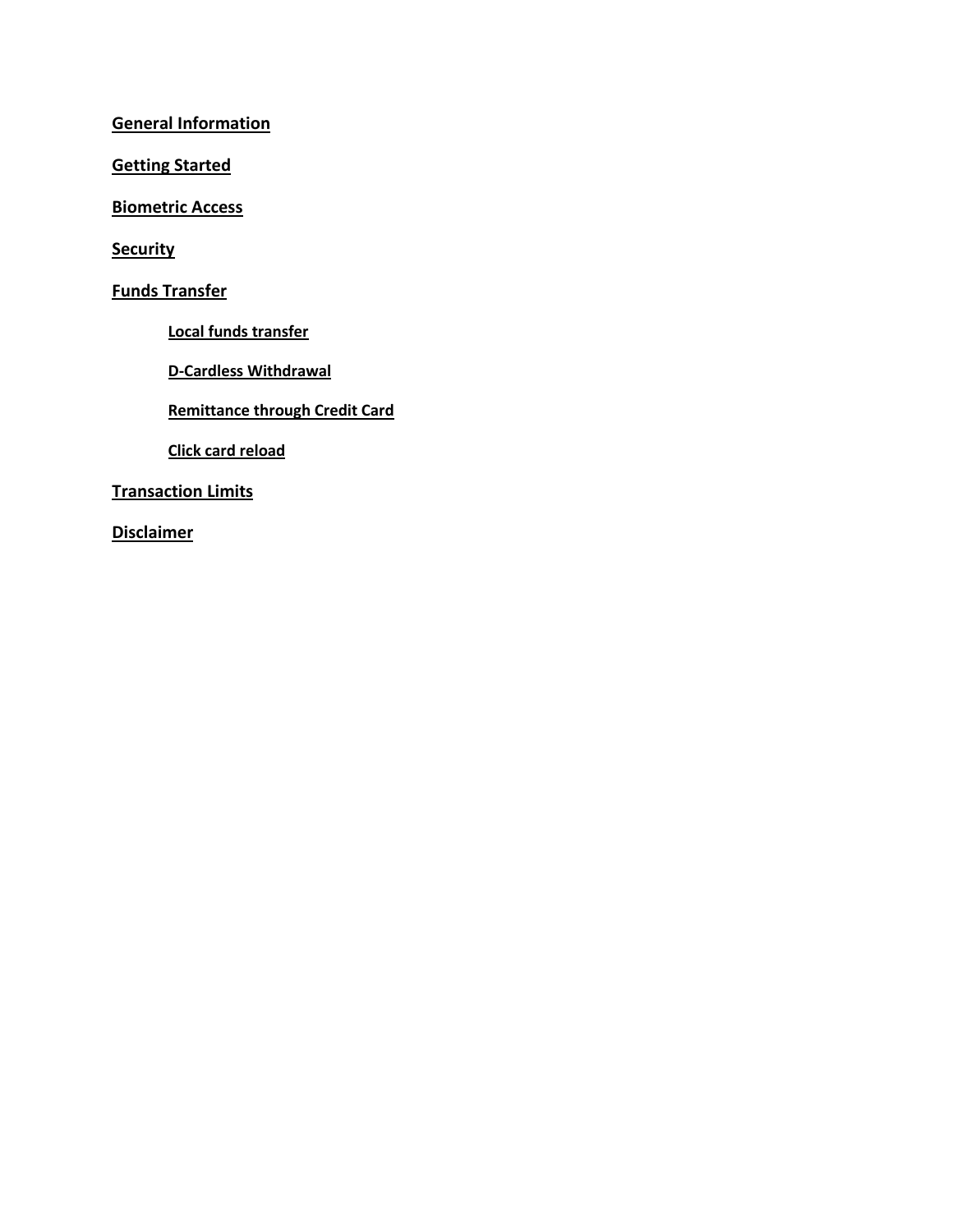# <span id="page-1-0"></span>**General Information**

1. What is Doha Bank Mobile Banking or Tab Banking?

**(Answer)** Doha Bank Mobile Banking or Tab Banking is an application that allows you to access your bank account(s) using a mobile phone or tablet. You can view account related information, transfer funds, pay bills and recharge your mobile and a lot more using this application.

2. Who can use Doha Bank Mobile Banking or Tab Banking?

**(Answer)** Existing Doha Bank customer with a savings/current account registered for Online Banking service can avail this facility.

3. Which Devices are supported by Doha Bank Mobile Banking or Tab Banking? **(Answer)** Android phones or tablets with android version 4.0 and above.

# <span id="page-1-1"></span>**Getting Started**

4. How to download Doha Bank Mobile Banking or Tab Banking?

**(Answer)** The application can be downloaded from Google Play Store.

- Search for 'Doha Bank' or 'Doha Bank Mobile Banking' or 'Doha Bank Tab Banking' and proceed to download on to your device.
- Download the application that has a 'New' logo.



5. How do I Activate Doha Bank Mobile Banking or Tab Banking?

**(Answer)** If you are an existing online banking user, then simply use your online banking credentials to login to the new application.

## **else**

If you are a new user and you do not have your online banking credentials, then follow the steps mentioned below:

- Visit Doha Bank website [www.dohabank.com.qa](http://www.dohabank.com.qa/) and click on 'DBank Online Register' OR click on 'New User Registration' through mobile app.
- Follow the 'Self-Registration' wizard to complete your registration.

 $\blacksquare$ 

6. Are there any charges for downloading Mobile Banking or Tab Banking application?

**(Answer)** Doha Bank offers Mobile / Tab banking application free of charge to customers. You can download and use this application as and when needed without any charges levied by the Bank. Your mobile operator may levy charges for 4G/3G/2G/Edge/GPRS depending on your mobile internet data plan. Please check with your operator for details.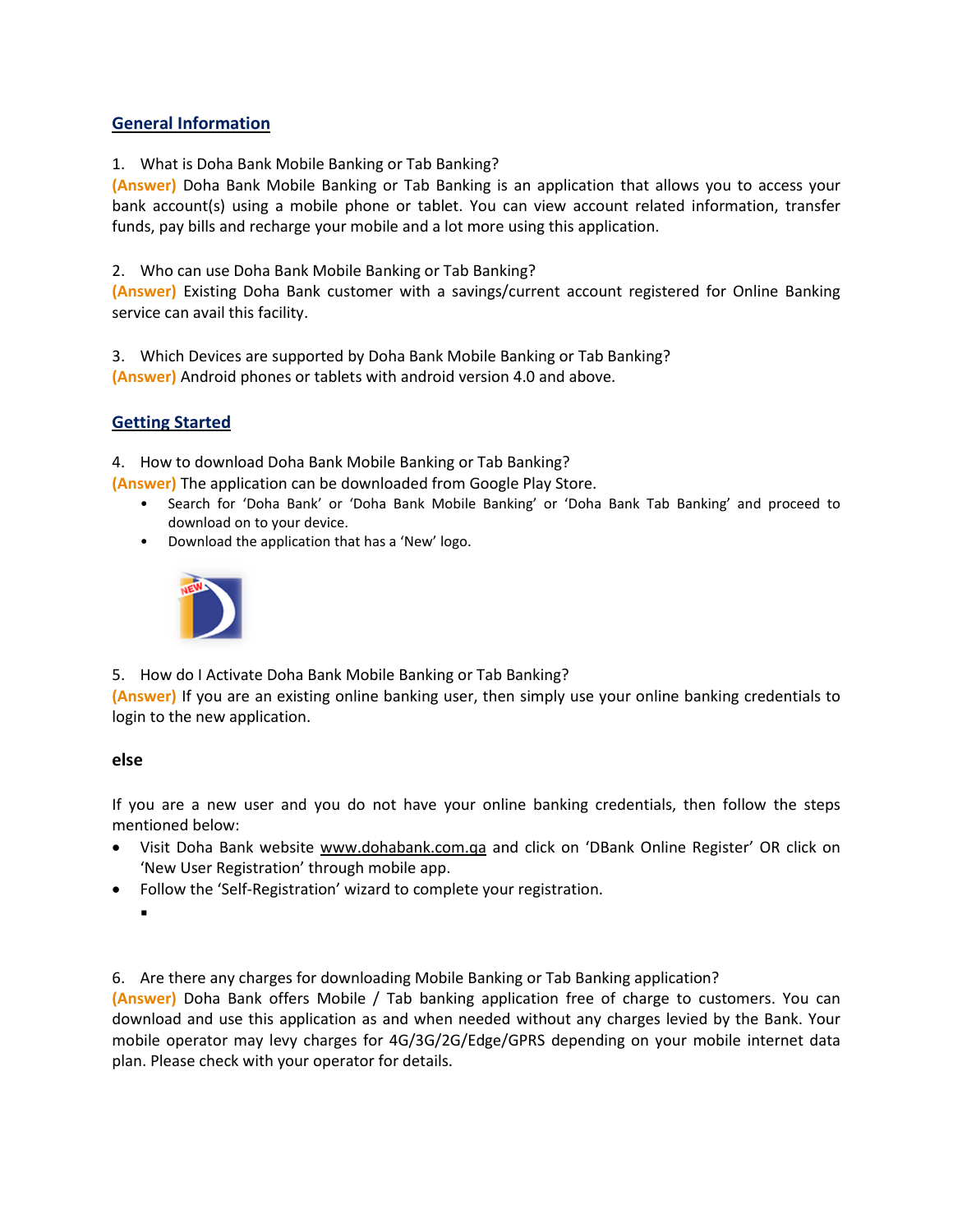7. Can I access the service 24/7?

**(Answer)** Yes you can access the service anytime from anywhere.

8. Can I access Doha Bank Mobile Banking or Tab Banking outside the country?

**(Answer)** You can use Doha Bank Mobile Banking or Tab Banking application from any location that is supported by your service provider, however please note that the eOTP will be sent to your registered mobile number only.

9. What do I do if I have forgotten my login password?

**(Answer)** In case you have forgotten your password, you can self-generate a new password by clicking on "Forgot Password" available on your mobile app.

10. What do I do if I have forgotten my User ID?

**(Answer)** In case you have forgotten your User ID, please contact the below numbers and our call center agent would assist you with the requirement.

Contact Call Center on:

• Doha :  $(+974) - 44456000$ 

11. I have two or more mobile phones or tablets. Can I have access to Mobile Banking or Tab Banking for my account on all my devices?

**(Answer)** Yes. You can access Doha Bank Mobile Banking or Tab Banking application using two or more devices. However, the eOTP to login to the application will be sent to your registered mobile number only.

# 12. What happens if I permanently change my SIM card?

**(Answer)** In case you change your mobile number permanently (i.e. new SIM card from your service provider) you will not receive the eOTP on the new mobile number. We recommend that you visit your home branch to update your new mobile number in our database system or contact our Call Center to get it updated:

• Doha :  $(+974) - 44456000$ 

## <span id="page-2-0"></span>**Biometric Access**

# **13. Which devices and software versions support biometric access for Doha Bank Application?**

(Answer) The following devices and software versions support biometric access for Doha Bank application:

- Requires Android OS 6 or above
- Smartphones and Tablets with biometric reader

## **14. How do I enroll for biometric access on Doha Bank application?**

(Answer) Follow the below steps to enroll for biometric access:

- Click on your phone Settings and select Security
- Click on Nexus imprint (for Nexus phones) or Fingerprint (for other devices)
- Click on Add fingerprint and follow the steps to register your fingerprint on the device
- After registering your fingerprint, click on Doha Bank mobile application
- Select Biometric Access icon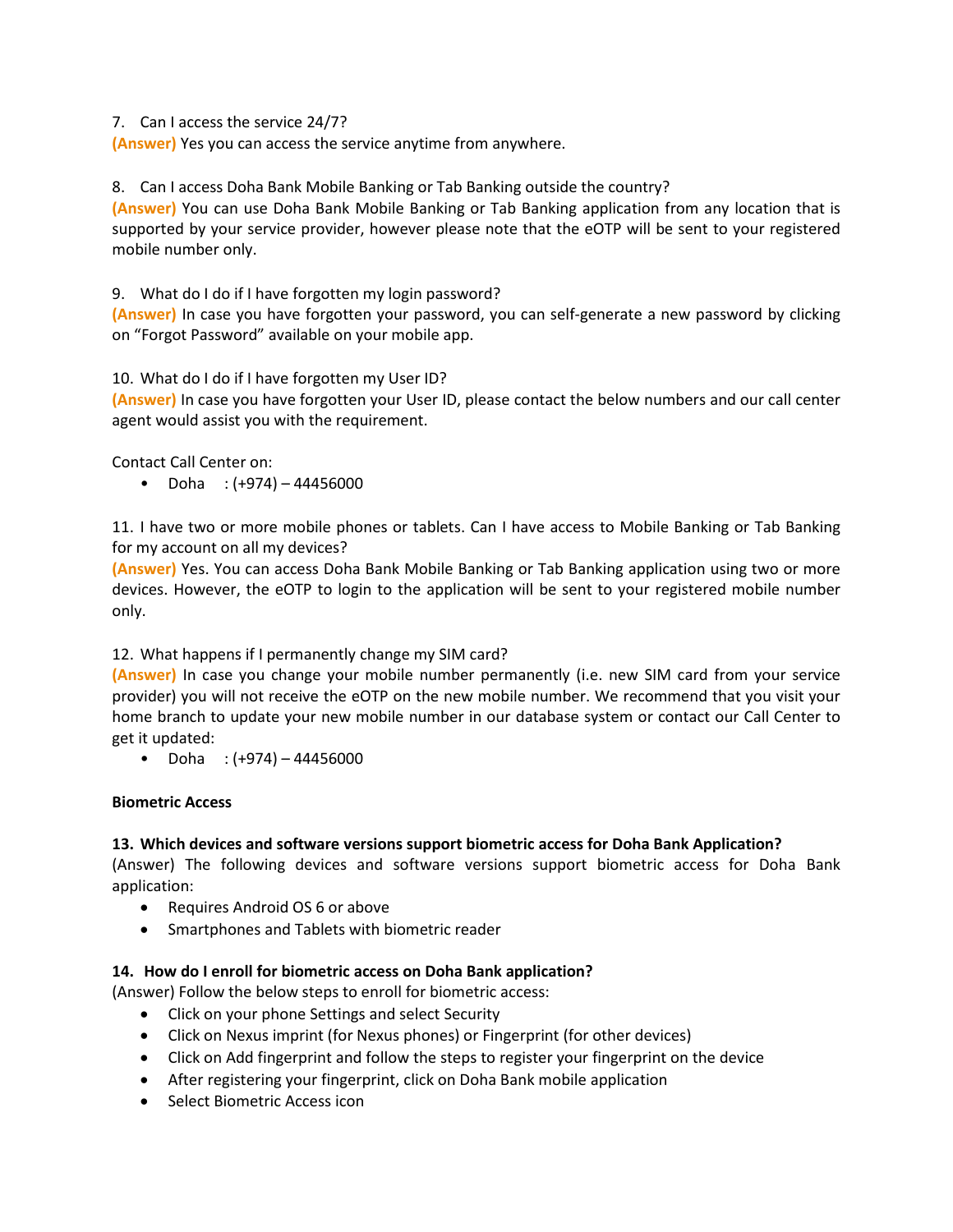- Input your login details
- **•** Enter One Time Password
- Follow the step by step process for registering for biometric access
- System will prompt you to create and confirm a 4 digit Bio-PIN
- Agreeing to terms and conditions will complete the registration process

**Note**: Bio-metric set up is also available post-login under "My Profile" icon. You can Register, Deregister and Change Bio-PIN from here.

## **15. Can I register for biometric access for Doha Bank Application without setting-up fingerprint authentication on device?**

(Answer) No. You have to set-up fingerprint authentication on device; using fingerprint scanner which is the native functionality of the device.

## 16. **Can multiple users register for biometric access on the same device?**

(Answer) No, only one user can be registered per device for biometric access.

## **17. Can a single user register for biometric access on multiple devices?**

(Answer) Yes, one customer can register for biometric access on multiple devices.

## **18. How do I deregister from biometric access facility?**

(Answer) Follow the given steps to deregister biometric access:

- Login to Doha Bank Mobile Application and Select "My Profile"
- Click on Biometric Access tab
- Application will display Register, Deregister and Change Bio-PIN options
- Select Deregister
- Application will display list of devices registered by the user for biometric facility (Note: A user can register for biometric facility on multiple devices).
- Select the device to deregister and confirm your transaction

## **19. How do I change the Bio-PIN set for biometric access?**

(Answer) Follow the given steps for changing the Bio-PIN:

- Login to Doha Bank Mobile Application and Select "My Profile"
- Click on Biometric Access tab.
- Application will display Register, De-register and Change Bio-PIN options
- Select Change Bio-PIN option
- Enter the current Bio-PIN, new Bio-PIN and confirm the new Bio-PIN.
- Agreeing to terms and conditions will complete the Bio-PIN change process

# <span id="page-3-0"></span>**Security**

20. Can my friend access his account using the Doha Bank Mobile Banking or Tab Banking application installed on my phone?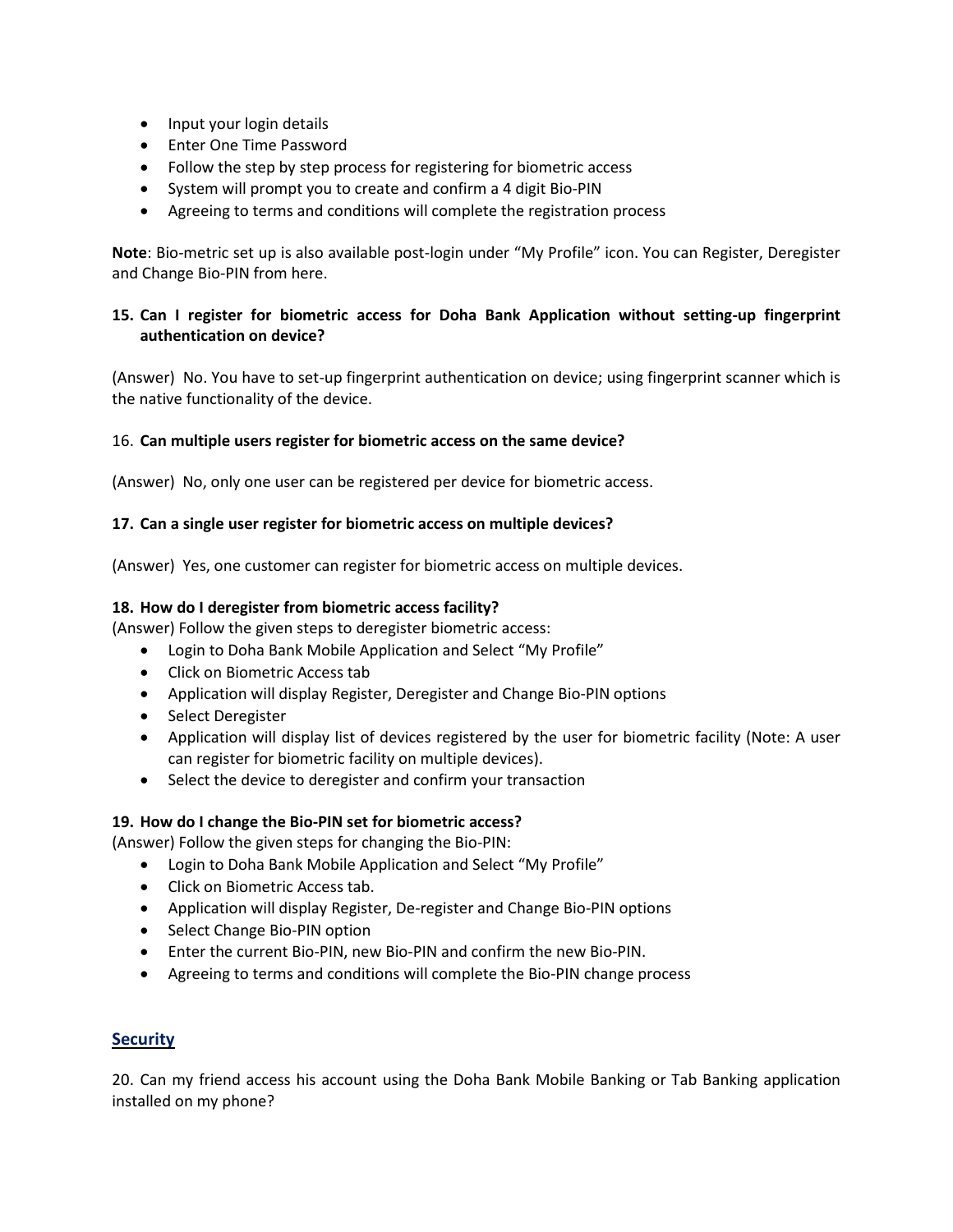**(Answer)** Yes he can access his account using Doha Bank Mobile Banking or Tab Banking application installed on your phone. However, the eOTP which is required to login to the application will be sent to his registered mobile number only.

## 21. How secure is this application?

**(Answer)** Doha Bank Mobile / Tab banking application service is highly secure. It has multiple layers of security built in addition to the second factor authentication of eOTP. Moreover, application does not store any sensitive information or transaction logs on the phone, which makes your experience totally secure. Doha Bank Mobile / Tab banking service is a 'trusted' application. Data exchange from this application is encrypted based on best industry standards.

## 22. What is e-OTP?

**(Answer)** e-OTP stands for Electronic One Time Password. e-OTP has been introduced as a second security authentication factor by Doha Bank to protect your account from online fraud. It is a six digit code sent to your registered mobile number and your registered Email ID with Doha Bank. e-OTP will be sent to you once you complete the login process on the Mobile / Tab banking app.

## 23. What is validity of One Time Password (e-OTP)?

**(Answer)** e-OTP will be valid for 20 minutes from the time it is generated. e-OTP should be used within the timeline. When you properly logout from the application and try to login again, fresh e-OTP will be generated and sent to you.

## 24. Will application work on rooted devices?

**(Answer)** No. As part of our enhanced security, users will not be able to access the application on rooted devices.

# <span id="page-4-0"></span>**Funds Transfer**

## <span id="page-4-1"></span>**Local funds transfer**

# **25. How do I transfer funds to other bank account/beneficiary?**

(Answer) Kindly follow the steps below to initiate a Local Funds Transfer.

- After logging into the application, click on Local Funds transfer icon
- Swipe and select the account to be debited
- Pick the desired bank from dropdown
- **•** Enter IBAN details of the beneficiary bank
- Enter beneficiary name
- Fill in transfer amount , purpose & remarks details
- Press 'Submit' for initiating the transaction request

## **26. What is the minimum and maximum amount for local funds transfer in a day?**

(Answer) **Qatar:** Minimum amount is QAR 1 and maximum is QAR 55,000/- per day

## **27. Can I schedule funds transfer for a later /future date?**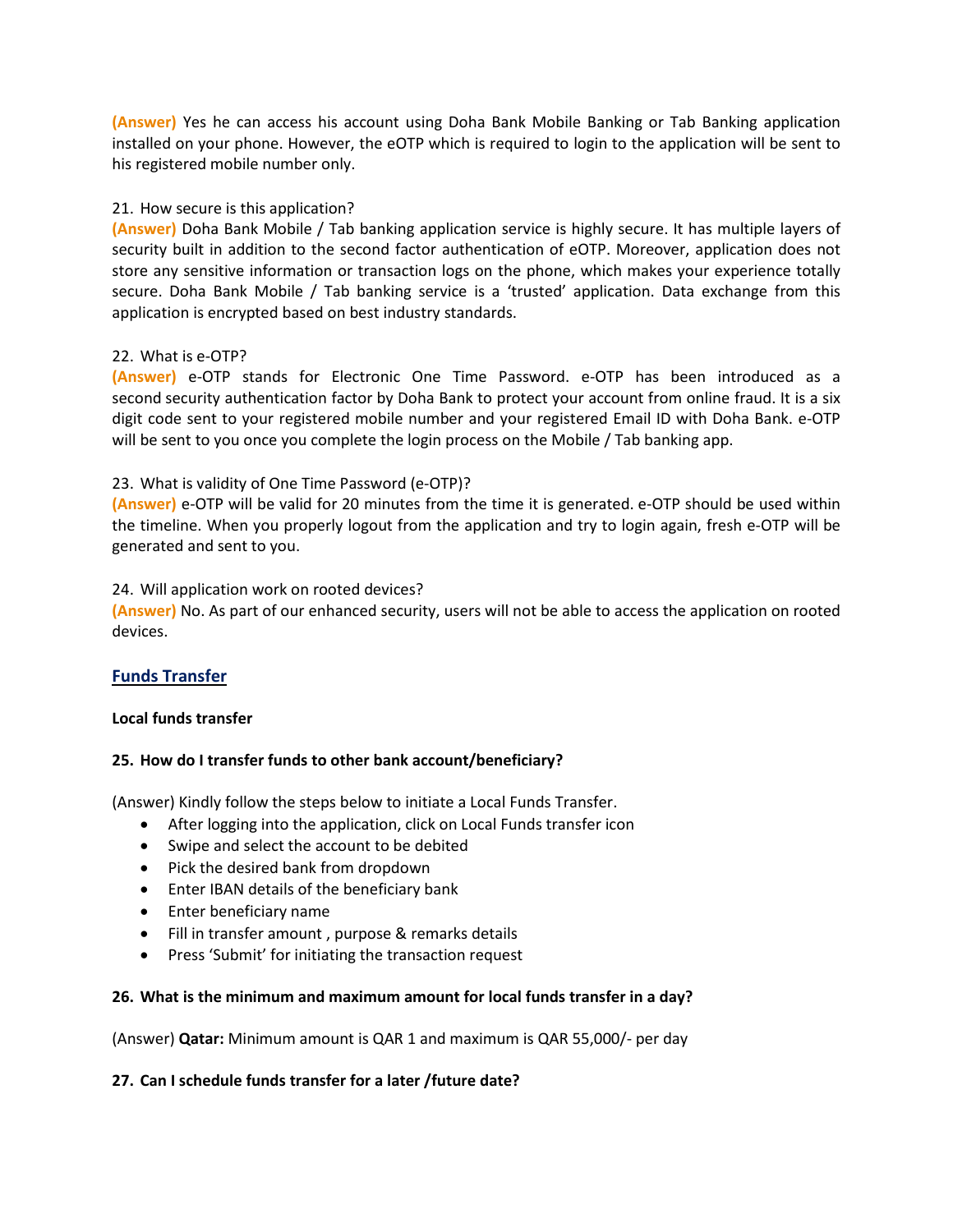(Answer) No. Scheduling of transfers for a later date is not available in the current version of the application.

#### **28. How can I track the local funds transfer status?**

(Answer) Local funds transfer status can be checked from Local Funds Transfer Status service by entering a date range or by using the 'Reference Number' received at the time of successful transaction.

#### **D-Cardless Withdrawal**

#### **29. What is D-Cardless withdrawal facility?**

(Answer) Using D-Cardless facility, you can send money instantly to anyone in Qatar via Doha Bank ATM. No debit or credit card is required by the beneficiary for withdrawing cash from selected Doha Bank ATMs.

Once the transaction is initiated, the sender will receive RRN (request reference number) and a PIN will be sent to the beneficiary whose mobile number was entered at the time of request initiation. Sender will communicate the RRN number to the beneficiary. Beneficiary should then enter both RRN and PIN on Doha Bank card-less machines for withdrawing the cash.

#### **30. How do I initiate a D-Cardless Withdrawal transaction?**

(Answer) Kindly follow the below steps to initiate the D-Cardless Withdrawal:

- After logging into the application, click on D-Cardless withdrawal service under Funds transfer
- Swipe and select the account to be debited
- Enter the desired beneficiary mobile number
- Re-enter & Confirm the beneficiary mobile number
- Enter the transfer amount
- Agree to the Terms & Conditions by checking the check box
- Click on Confirm button to complete the transaction

## **31. What are the currencies allowed for D-Cardless withdrawal?**

(Answer) D-Cardless withdrawal functionality is restricted to QAR currency.

## **32. What is the minimum and maximum amount for D-Cardless withdrawal in a day?**

(Answer) Minimum of QAR 100 & Maximum of QAR 1,000 can be withdrawn from your account in a day.

## **33. What QAR denominations are allowed for D-Cardless withdrawal?**

(Answer) Withdrawals can be made in multiples of QAR 100 with maximum of QAR1000 per day.

## **34. Is D-Cardless withdrawal features available in all countries where Doha Bank is operational?**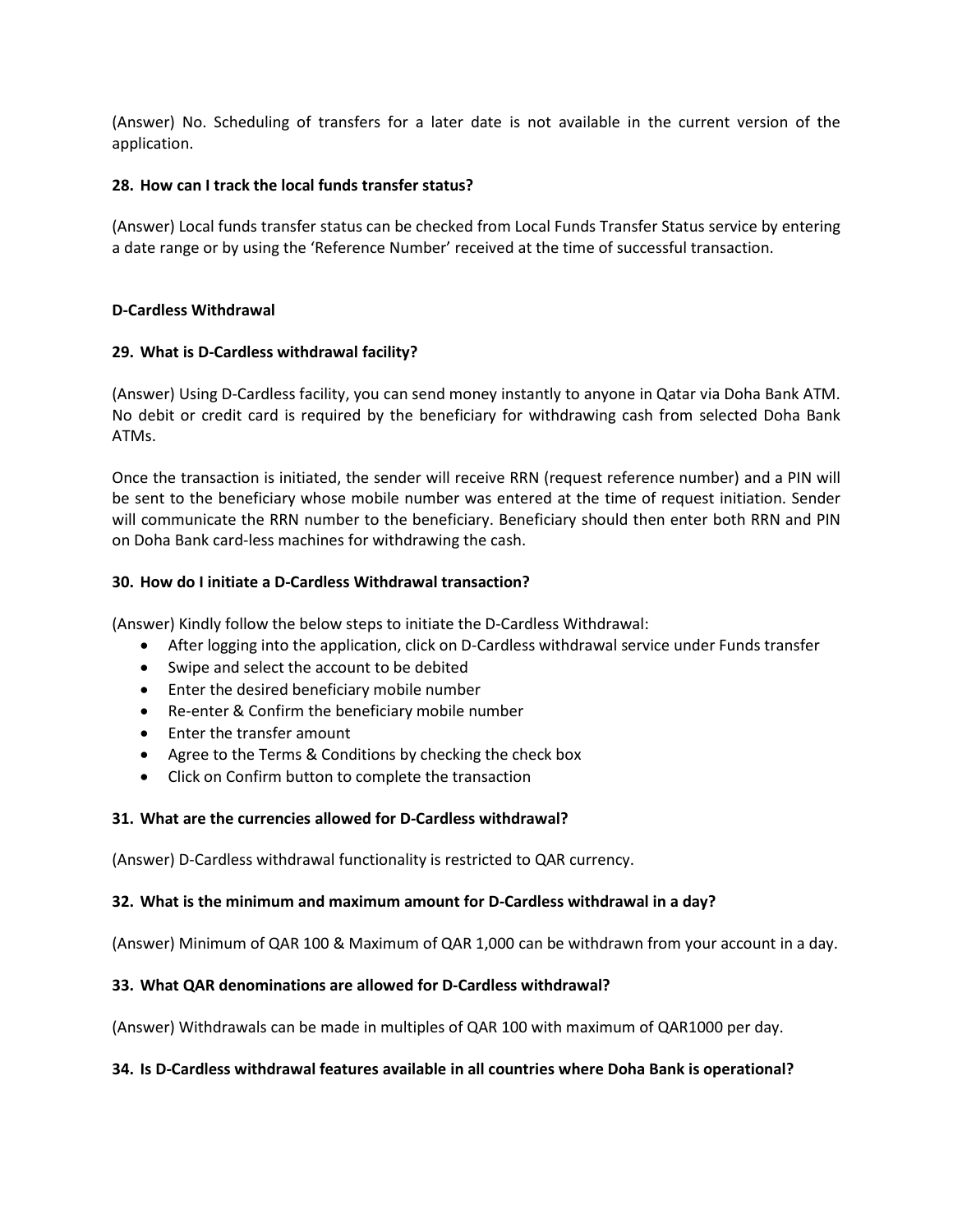(Answer) D-Cardless withdrawal feature is currently applicable only for Doha Bank Qatar customers.

## **35. Can the beneficiary withdraw cash from other bank ATMs?**

(Answer) Customer can withdraw cash only from selected ATMs of Doha Bank.

## **36. Can the beneficiary withdraw the money from any Doha Bank ATM?**

(Answer) The amount can be withdrawn via selected Doha Bank ATMs facilitating D-Card less service.

## **37. How does the beneficiary receive the intimation for withdrawal?**

(Answer) The beneficiary will receive an SMS containing the D-Cardless withdrawal PIN required for withdrawing the amount from the ATM.

## 38. **What is validity period for Request Reference Number (RRN)?**

(Answer) Request Reference Number (RRN) received for a transaction is valid for 24 hours.

## <span id="page-6-0"></span>**Remittance through Credit Card**

## **39. How do I initiate a remittance through Credit Card?**

- After logging into the application, click on Local Funds transfer icon
- Navigate to Funds Transfer
- Select 'To Overseas Bank'
- Select 'Transfer from Credit Card'
- Follow the step by step process for initiating remittance using credit card

## **40. What are the preconditions to remit money through credit card?**

Answer: Customers can remit money from their credit card if the credit card is active or operational and has sufficient balance for the transfer.

# <span id="page-6-1"></span>**Click card reload**

## **41. How do I reload a Click card?**

- After logging into the application, click on Bill Payment option
- Click on Prepaid card reload service
- Swipe and select the account to be debited
- Enter the Click card number
- Enter the Card holder name
- Enter the pre-load amount
- Click on 'Submit' for processing your transaction